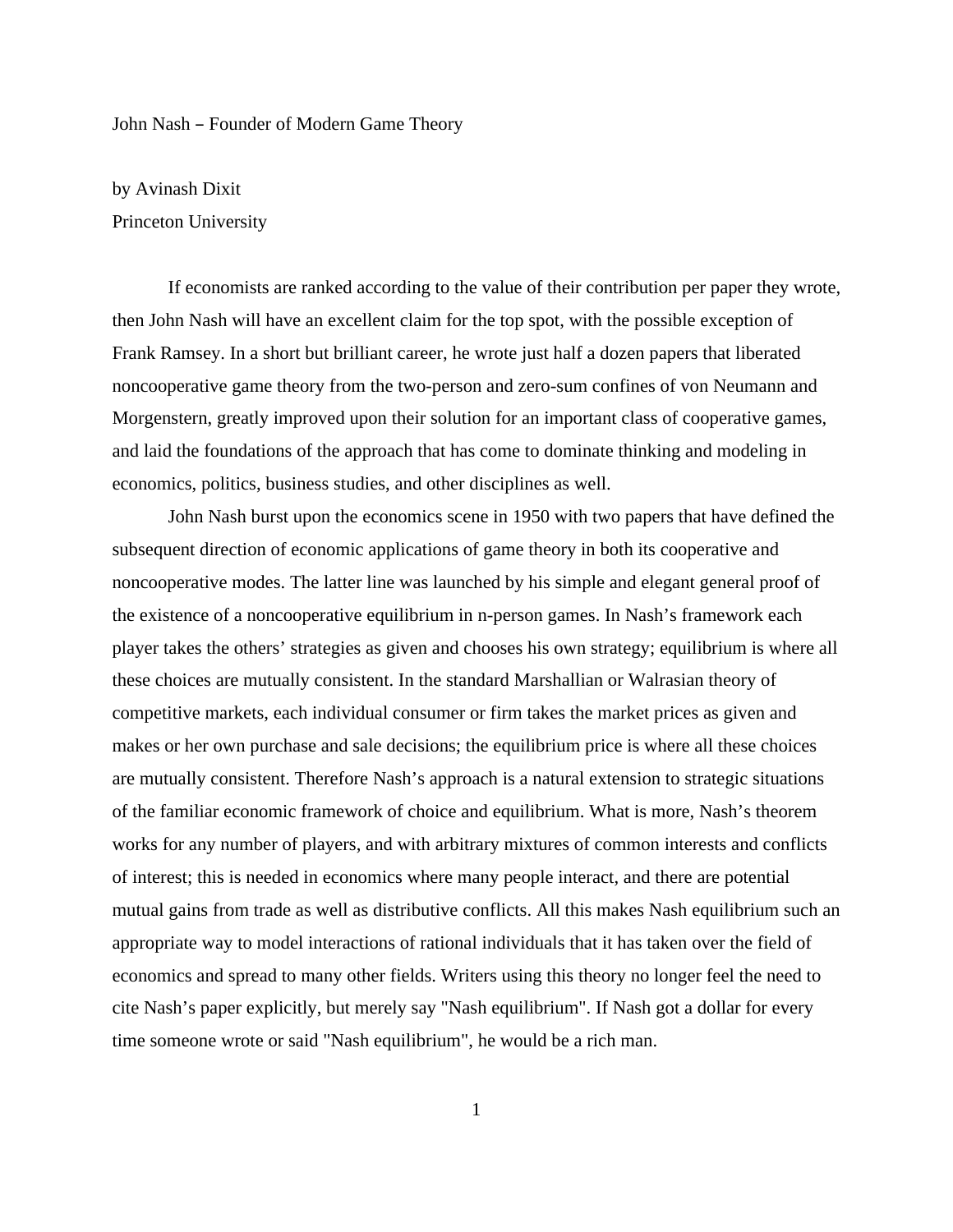Some of the best ideas in science are simple, even obvious, once someone has thought of them. These are the papers that cause you to smack your forehead and say "Why didn't I think of that?" With Nash's paper I am spared that personal chagrin because I was only five years old at the time, but I am surprised that others including the legendary von Neumann did not think of it. In my view it makes Nash's contribution that much more valuable.

Nash's contribution to the theory of bargaining was equally pathbreaking. Before him, economists thought that the outcome of bilateral bargaining was indeterminate, dependent on some vaguely defined "bargaining powers" of the participants about which economics could say little. The more formal cooperative game-theoretic approach of von Neumann and Morgenstern was equally indeterminate; it offered as the solution the whole set of Pareto efficient allocations. Nash took the cooperative approach, and laid down a set of properties such that there would be a unique solution satisfying them for each bargaining problem in a large class of such problems. The solution had some features of fair arbitration to divide up the players' gains from the deal, but this was not central to Nash's aim. He thought of the outcome as resulting from some unspecified process of negotiation or strategizing by the individual bargainers each acting in his own interests; the cooperative solution was intended as a device to cut through the complex details of this process and be useful for predictive purposes. The idea of elaborating this connection, so that "steps of negotiation become moves in a larger non-cooperative game", has become known as the "Nash program". The best known and most influential contribution to this line of research is Ariel Rubinstein's work on the bargaining problem. But even before that appeared, many applications in labor economics and international trade had used Nash's axiomatic and cooperative solution with great success for the predictive purpose he intended.

Laboratory experiments have become an important method of testing theories of behavior and interaction, and Nash was a pioneer here too. In the early 1950s at RAND, in collaboration with Kalisch, Milnor and Nering, he carried out experiments involving games of bargaining and coalition formation. Equally foresighted was his incisive criticism of others' experiments on the prisoners' dilemma, where a pair of players played the game many times, and were found to cooperate a great deal: "The flaw in the experiment as a test of equilibrium point theory is that the experiment really amounts to having the players play one large multi-move game. One

2